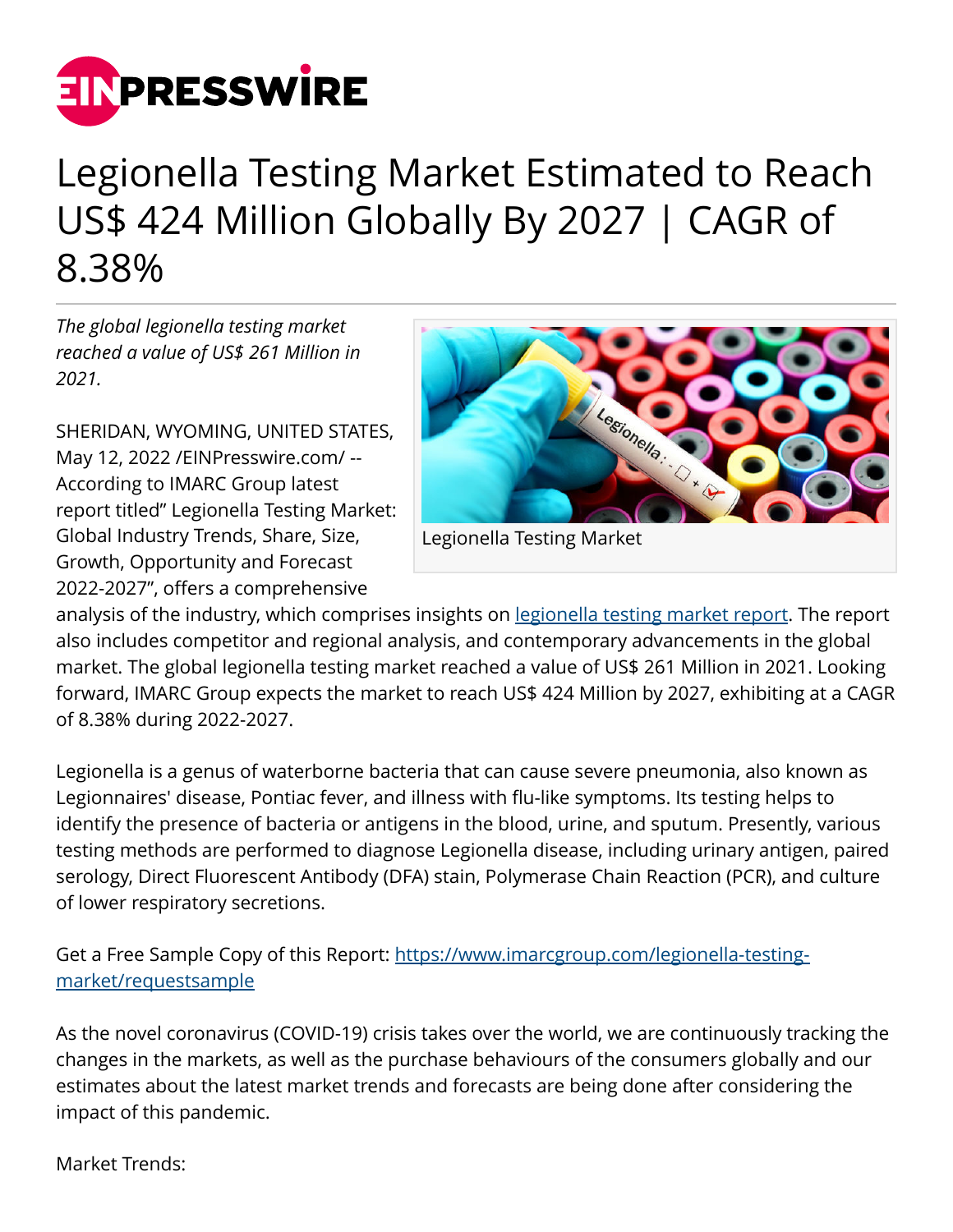The market is primarily driven by the rising geriatric population across the globe, as adults over the age of 50 years are prone to developing Legionella. In addition, the growing prevalence of chronic disorders such as cancer, diabetes, kidney disease, and human immunodeficiency virus (HIV) represents another major growth-inducing factor. Since patients with chronic illness are at a higher risk of developing Legionella infection, there is an increase in the demand for its effective diagnostic tests and treatments. Moreover, as Legionella-causing bacteria are majorly found in different natural and artificial aquatic environments, health agencies of numerous countries are developing an effective water safety plan (WSP) to minimize the proliferation of bacteria in the water, which is escalating the demand for Legionella testing in workplace buildings. Furthermore, the increasing clinical trials on diagnostic and treatment strategies for adult patients with community-acquired pneumonia are anticipated to propel the market growth in the coming years.

View Full Report with TOC & List of Figure: [https://www.imarcgroup.com/legionella-testing](https://www.imarcgroup.com/legionella-testing-market)[market](https://www.imarcgroup.com/legionella-testing-market)

Competitive Landscape with Key players:

The report has also analysed the competitive landscape of the market with some of the key players being.

- • Abbott Laboratories
- • Becton
- • Dickinson and Company
- • bioMérieux SA
- • Bio-Rad Laboratories Inc
- • Eiken Chemical Co. Ltd
- • Quidel Corporation
- • Takara Bio Inc.
- • Thermo Fisher Scientific Inc

Legionella Testing Market Segmentation: Our report has categorized the market based on region, application and end use industry.

Breakup by Application: • Water Testing o Microbial Culture o DFA Stain o PCR o Others • IVD Testing o**Blood Culture** o Urine Antigen Test o DFA Stain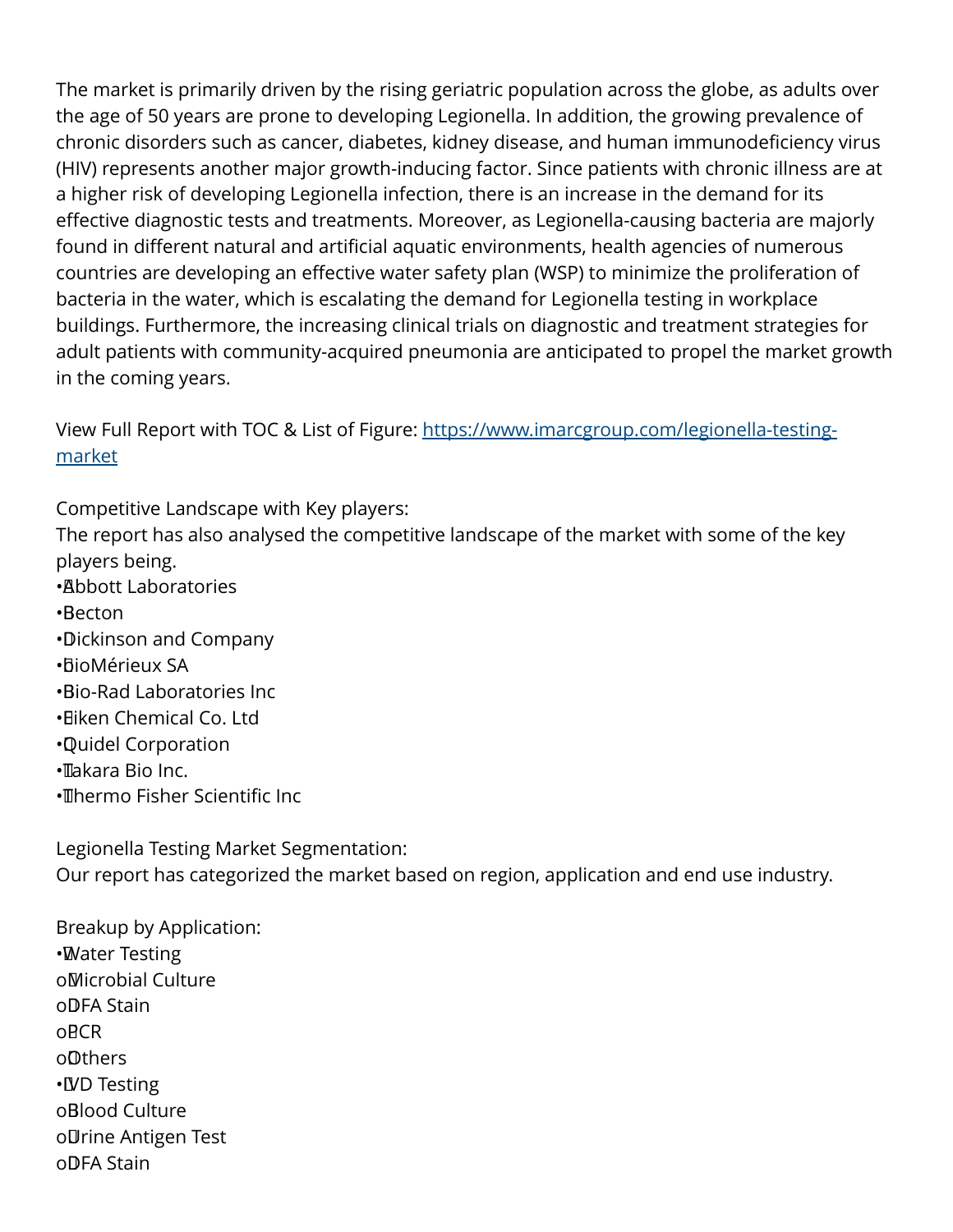o<sub>RCR</sub> o Others

Breakup by End User: • Hospitals and Clinics • Diagnostic Laboratory • Others

Breakup by Region: • North America (United States, Canada) • Europe (Germany, France, United Kingdom, Italy, Spain, Others) • Asia Pacific (China, Japan, India, Australia, Indonesia, Korea, Others) • Latin America (Brazil, Mexico, Others) • Middle East and Africa (United Arab Emirates, Saudi Arabia, Qatar, Iraq, Other)

Key highlights of the report: • Market Performance (2016-2021) • Market Outlook (2022-2027) **• Borter's Five Forces Analysis** • Market Drivers and Success Factors • SWOT Analysis • Value Chain • Comprehensive Mapping of the Competitive Landscape

We are updating our reports, If you want latest primary and secondary data (2022-2027) with Cost Module, Business Strategy, Competitive landscape, etc. Click request free sample report, the report will be delivered to you in PDF format via email within 24 to 48 hours after the payment confirmation.

Other Reports:

[https://www.digitaljournal.com/pr/solar-vehicle-market-size-future-scope-top-companies](https://www.digitaljournal.com/pr/solar-vehicle-market-size-future-scope-top-companies-demand-growth-and-forecast-2021-2026)[demand-growth-and-forecast-2021-2026](https://www.digitaljournal.com/pr/solar-vehicle-market-size-future-scope-top-companies-demand-growth-and-forecast-2021-2026)

[https://www.digitaljournal.com/pr/virtual-events-market-estimated-to-reach-us-385-1-billion](https://www.digitaljournal.com/pr/virtual-events-market-estimated-to-reach-us-385-1-billion-globally-by-2027)[globally-by-2027](https://www.digitaljournal.com/pr/virtual-events-market-estimated-to-reach-us-385-1-billion-globally-by-2027)

[https://www.digitaljournal.com/pr/neurostimulation-devices-market-report-industry-analysis](https://www.digitaljournal.com/pr/neurostimulation-devices-market-report-industry-analysis-growth-future-trends-and-forecast-2021-2026)[growth-future-trends-and-forecast-2021-2026](https://www.digitaljournal.com/pr/neurostimulation-devices-market-report-industry-analysis-growth-future-trends-and-forecast-2021-2026)

[https://www.digitaljournal.com/pr/anti-drone-market-report-size-share-future-scope-growth](https://www.digitaljournal.com/pr/anti-drone-market-report-size-share-future-scope-growth-rate-demand-and-forecast-2022-2027)[rate-demand-and-forecast-2022-2027](https://www.digitaljournal.com/pr/anti-drone-market-report-size-share-future-scope-growth-rate-demand-and-forecast-2022-2027)